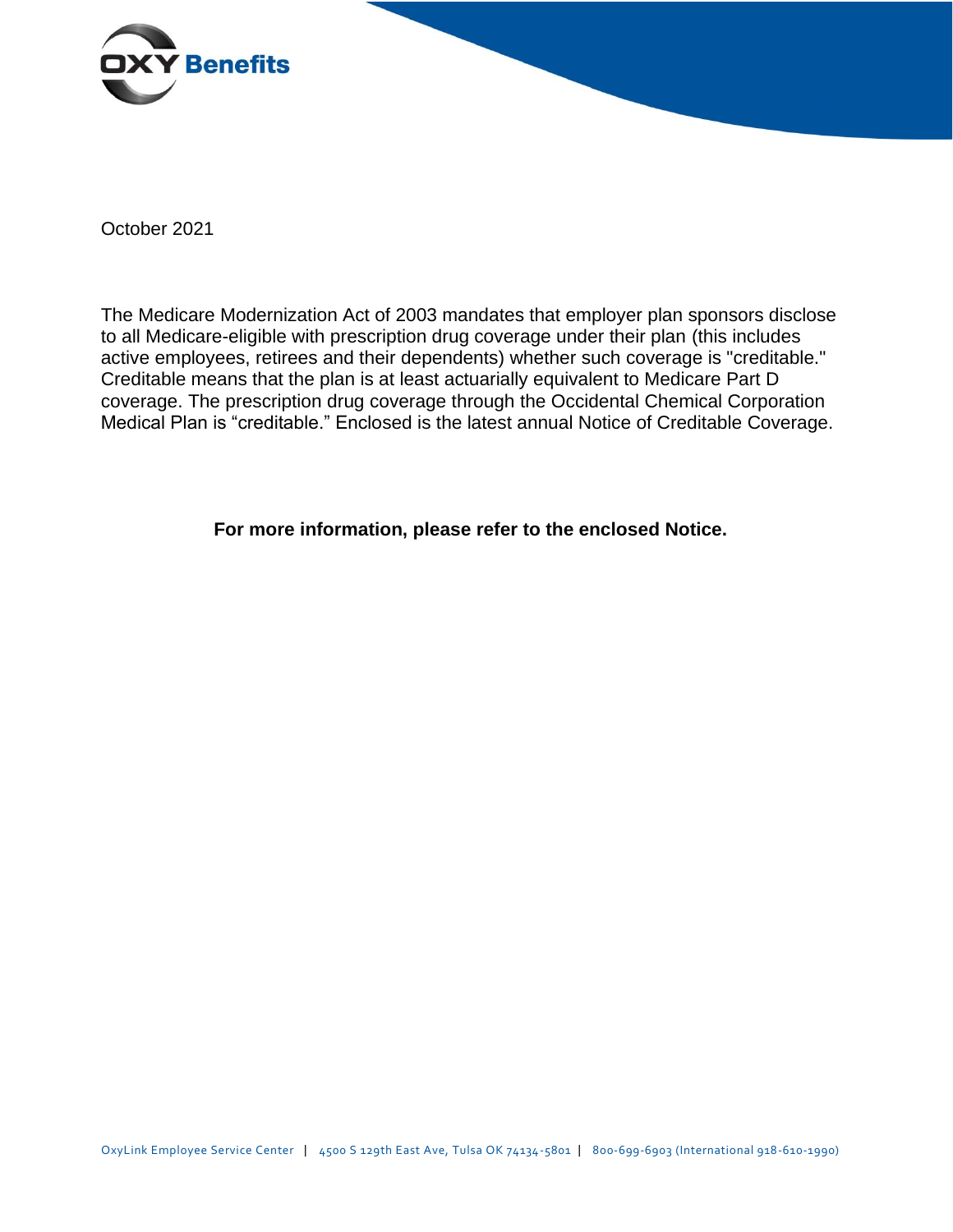# **NOTICE OF CREDITABLE COVERAGE**

# **Important Notice from Occidental Chemical Corporation About Your Prescription Drug Coverage and Medicare**

**Please read this notice carefully and keep it where you can find it. This notice has information about your current prescription drug coverage with Occidental Chemical Corporation (Oxy) and about your options under Medicare's prescription drug coverage. This information can help you decide whether or not you want to join a Medicare drug plan. If you are considering joining, you should compare your current coverage, including which drugs are covered at what cost, with the coverage and costs of the plans offering Medicare prescription drug coverage in your area. Information about where you can get help to make decisions about your prescription drug coverage is at the end of this notice.**

**There are two important things you need to know about your current coverage and Medicare's prescription drug coverage:**

- **1. Medicare prescription drug coverage became available in 2006 to everyone with Medicare. You can get this coverage if you join a Medicare Prescription Drug Plan or join a Medicare Advantage Plan (like an HMO or PPO) that offers prescription drug coverage. All Medicare prescription drug plans provide at least a standard level of coverage set by Medicare. Some plans may also offer more coverage for a higher monthly premium.**
- **2. Oxy has determined that the prescription drug coverage offered by the Occidental Chemical Corporation Medical Plan is, on average for all plan participants, expected to pay out as much as standard Medicare prescription drug coverage pays and is therefore considered Creditable Coverage. Because your existing coverage is Creditable Coverage, you can keep this coverage and not pay a higher premium (a penalty) if you later decide to join a Medicare drug plan.**

# **When Can You Join A Medicare Drug Plan?**

You can join a Medicare drug plan when you first become eligible for Medicare and each year from October 15th to December 7th. However, if you lose your current creditable prescription drug coverage, through no fault of your own, you will also be eligible for a two (2) month Special Enrollment Period (SEP) to join a Medicare drug plan.

# **What Happens To Your Current Coverage If You Decide to Join A Medicare Drug Plan?**

If you decide to join a Medicare drug plan, please be advised that you cannot cancel only your prescription drug coverage without canceling all of your Oxy medical plan coverage. If you cancel Oxy's medical plan coverage, there are limitations about when you can later re-enroll.

If you are an employee, retiree or dependent, and you enroll in a Medicare Part D prescription drug plan and cancel your Oxy medical plan coverage, you will only be allowed to later re-enroll in the Oxy medical plan if you experience a qualified status change during the year, or during the next annual enrollment period.